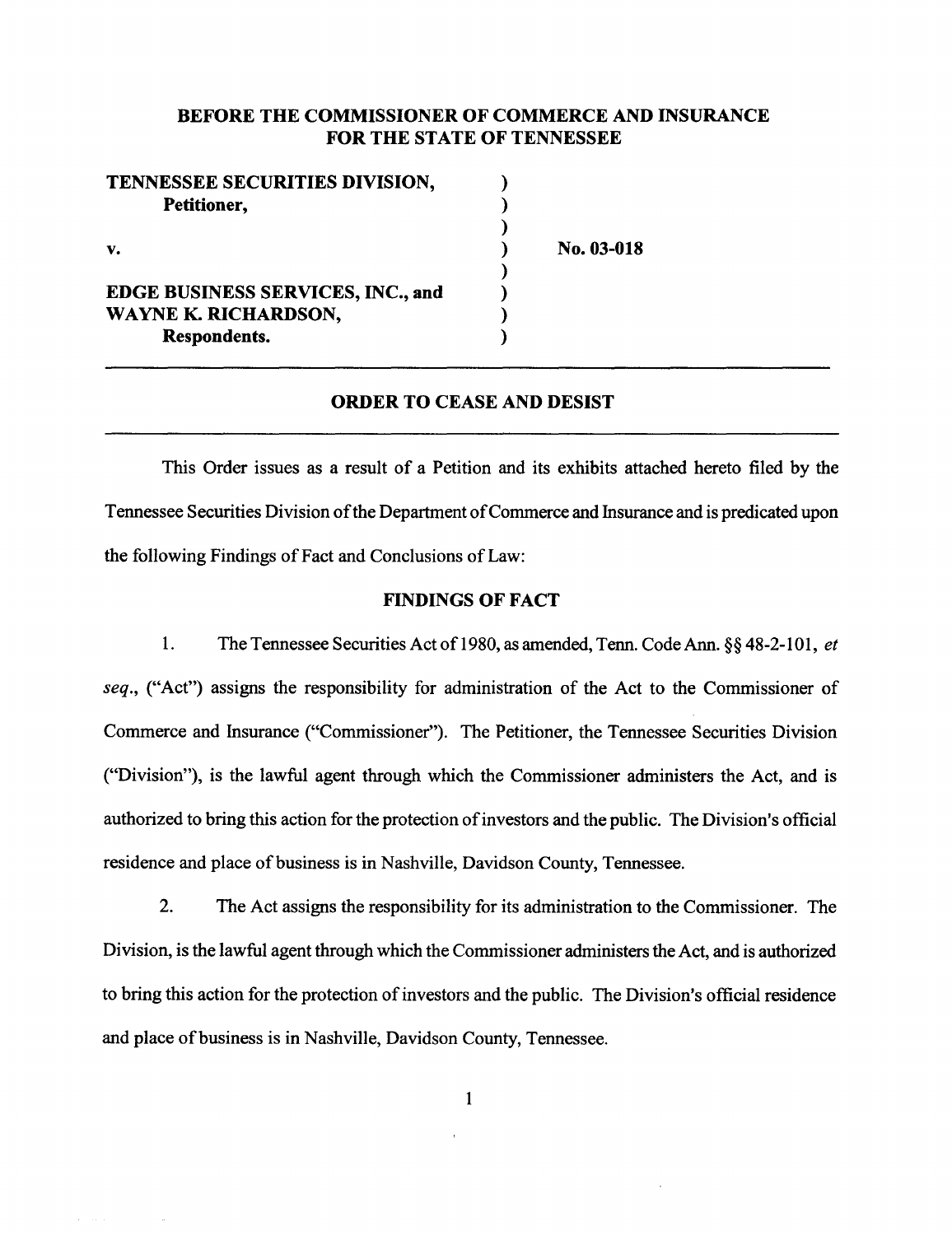3. Edge Business Services, Inc. ("EBS") was, at all times pertinent to the events described herein, a business entity with its principal place of business located at 8383 Wilshire Blvd., Beverly Hills, California 90211. EBS was a California corporation which listed Wayne Richardson as its agent for service of process. EBS has never been registered with the Division as a brokerdealer, investment adviser, or agent of a broker-dealer or investment adviser.

4. Wayne K. Richardson ("Richardson") was, at all times pertinent to the events described herein, a citizen and resident of the State of California whose home address was located at 600 North Curson, Los Angeles, California 90069. Richardson possesses Central Registration Depository number 1535910. Richardson has never been registered with the Division as a brokerdealer, investment adviser, or agent of a broker-dealer or investment adviser. Richardson was, at all times pertinent to the events described herein, the owner/president/chief executive officer of EBS.

5. In or about December 1998, Carson C. Driver, Jr., ("Driver") received an advertising pamphlet at his residence from EBS. The pamphlet from EBS described an investment opportunity in a "corporate note program."

6. The advertisement represented that investors could earn a return on their investments of twenty-nine point nine percent  $(29.9\%)$  in less than five  $(5)$  years. The advertisement represented that the investment opportunity was "100 % Guaranteed & Insured."

7. The advertisement represented that investments in the "corporate note program" were "a unique opportunity to loan money to a corporation, and have the corporation collateralize the loan with specific current receivables, as well as a 100% financial guarantee bond issued by an insurance company."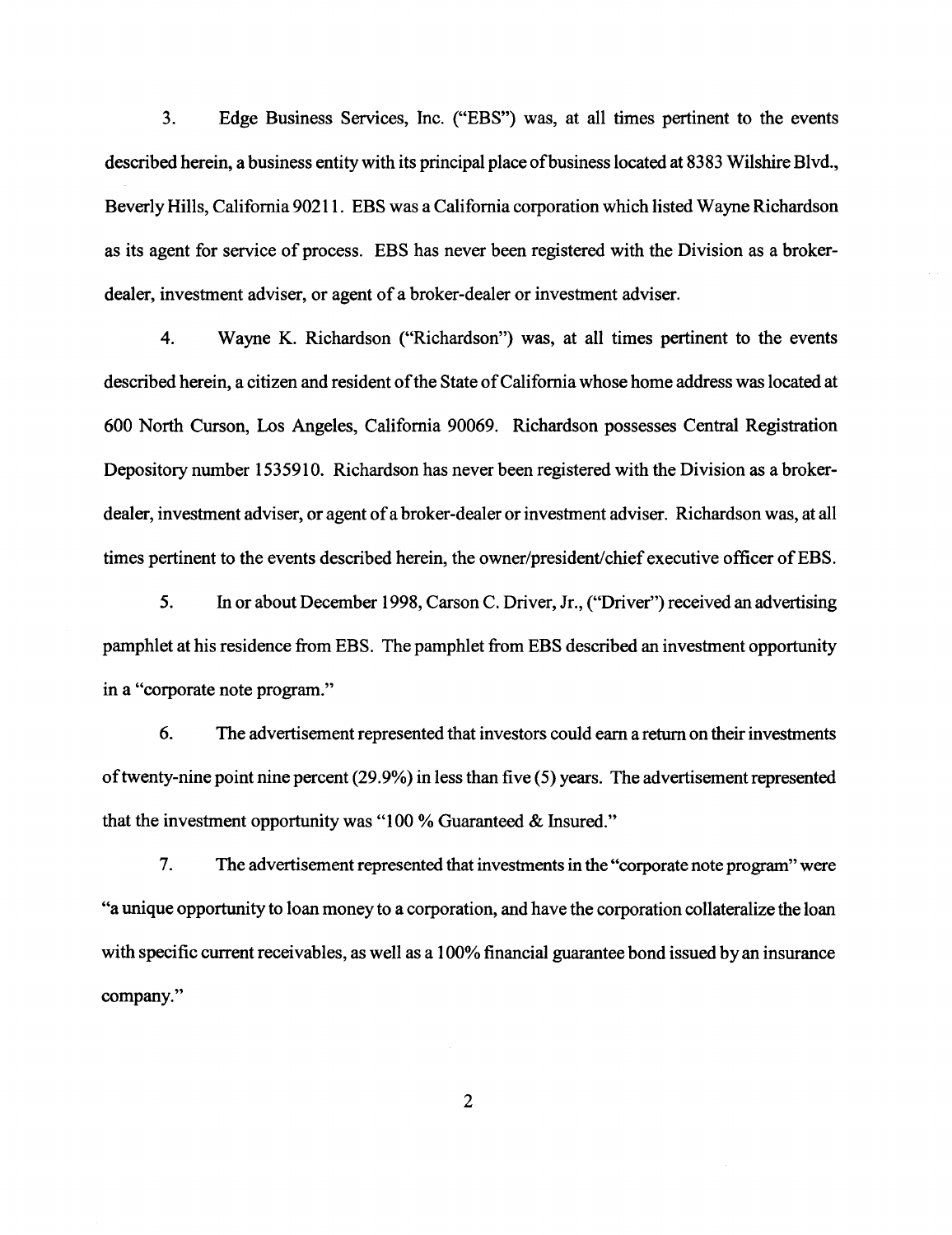8. The advertisement went on to state, in bold type, that "[a]s Little as \$5,000 Will Return \$18,493 in *5* Short Years" and that "IRA's and CE's Rollovers [are] Acceptable."

9. On or about December 7, 1998, Driver invested approximately ten thousand dollars (\$1 0,000.00) with EBS. Richardson, through EBS, sent Driver a number of documents including a document ("Offering Document") which purported to detail how EBS and/or Richardson would use the proceeds from investments made with EBS and Richardson.

10. The Offering Document sent to Driver by EBS did not state what the business ofEBS was but instead merely stated that the "bulk of the proceeds raised by EBS is Contract Fulfillment." Exhibit 2. The Offering Document did not define the term "Contract Fulfillment" but instead goes on to detail plans for marketing of EBS through direct-mail, print advertising, and the like.

11. On or about November 7, 2000, EBS and Richardson sent Driver a document entitled "Corporate Performance Note Statement" ("Statement"). The Statement indicated that the principle owed by EBS and Richardson to Driver was fourteen thousand nine hundred twenty-two dollars and nineteen cents (\$14,922.19) and that the interest accumulated on Driver's principle as of the date of the Statement was eight hundred ten dollars and eighty-one cents (\$810.81).

12. Another document sent to Driver by EBS was a document that detailed the performance and investment requirements for a "Corporate Performance Note" (''Note"). According to the document sent to Driver by EDS and/or Richardson, the minimum investment for an "Opening Account" with EBS for a Note was ten thousand dollars (\$10,000.00).

13. The document sent to Driver that described the terms of a Note described in  $\P$  12 above stated that its maturity date was three hundred sixty-four days from the date of issuance and that the interest rate on a Note was twenty-nine point nine percent (29.9%) "simple or fixed."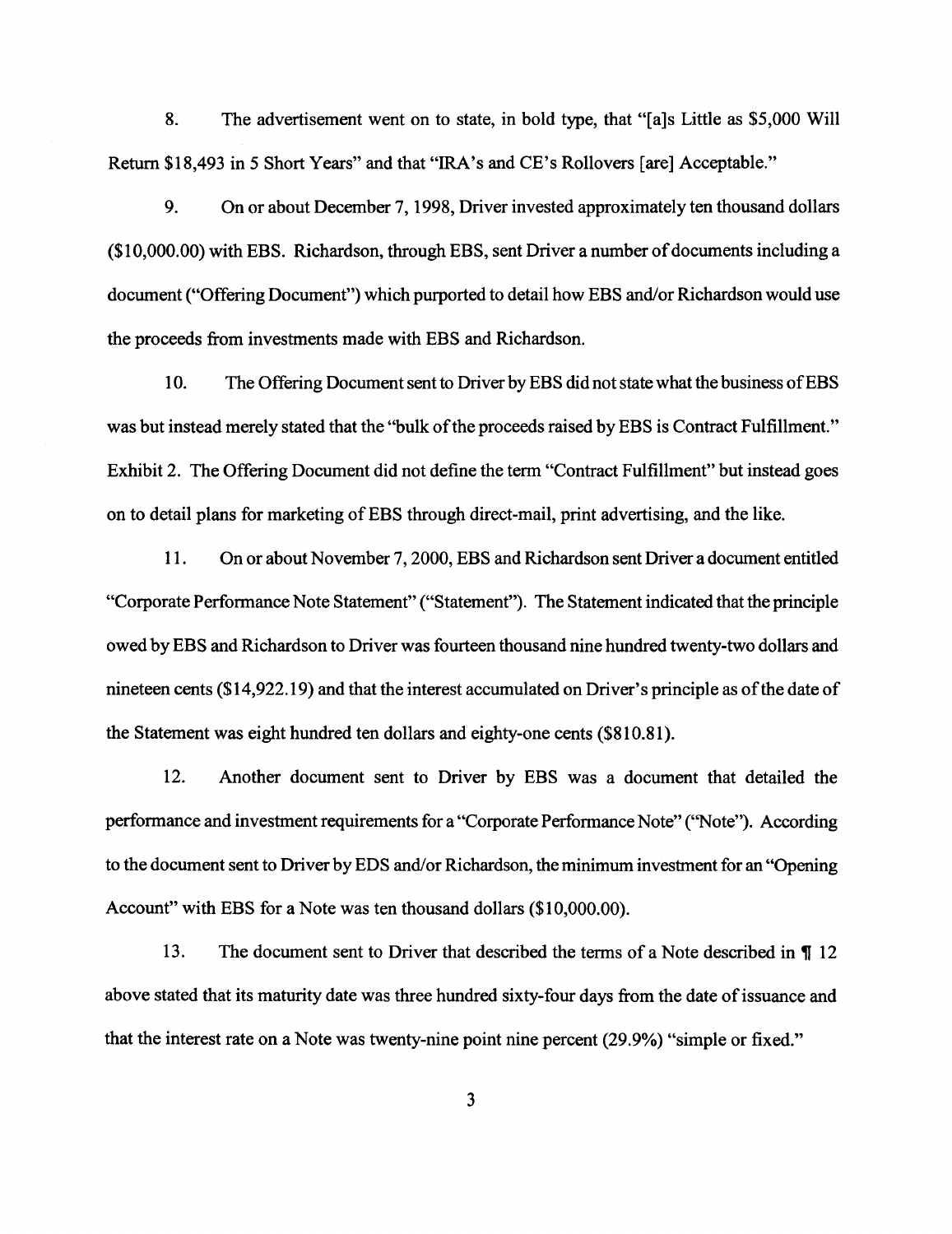14. Another document sent to Driver by EBS and/or Richardson entitled "Corporate History" ("History") described EBS's business plan as to "aid" companies "with new technologies" in obtaining capital for business operation. The History represented that "EBS and its principle have a rich and full history in investments and private financing."

15. On or about January 26, 2001, Driver sent a letter to EBS and Richardson in which he detailed his various unsuccessful attempts to recover the investment of his principal from EBS and Richardson once his Note had "matured."

16. On or about August 31, 2001, EBS and Richardson sent a check postdated for November 16, 2001, to Driver in the amount of six thousand five hundred thirty-eight dollars (\$6538.00). The check was drawn upon account number 122240764 of First Coastal Bank, N.A., in Marina Del Ray, California.

17. The check from EBS described in  $\P$  16 above was accompanied by a note from Charlotte Jamison ("Jamison") who signed the note as EBS's "Client Services Manager." The note from Jamison stated that "there may be discrepancies with statements due to our system upgrade." *!d.* 

18. The check sent to Driver that is described in  $\P$ 16-17 above was returned to Driver for insufficient funds. EBS and Richardson made no other attempts to return Driver's investment.

19. On or about August 28, 2000, Richardson pleaded no contest to one count ofW.S.A. § 551.41 in the Circuit Court of Dane County, Wisconsin. Richardson was sentenced to three (3) years probation. As a condition of his parole, Richardson was required not to engage in any broker/dealer activity without a broker's license.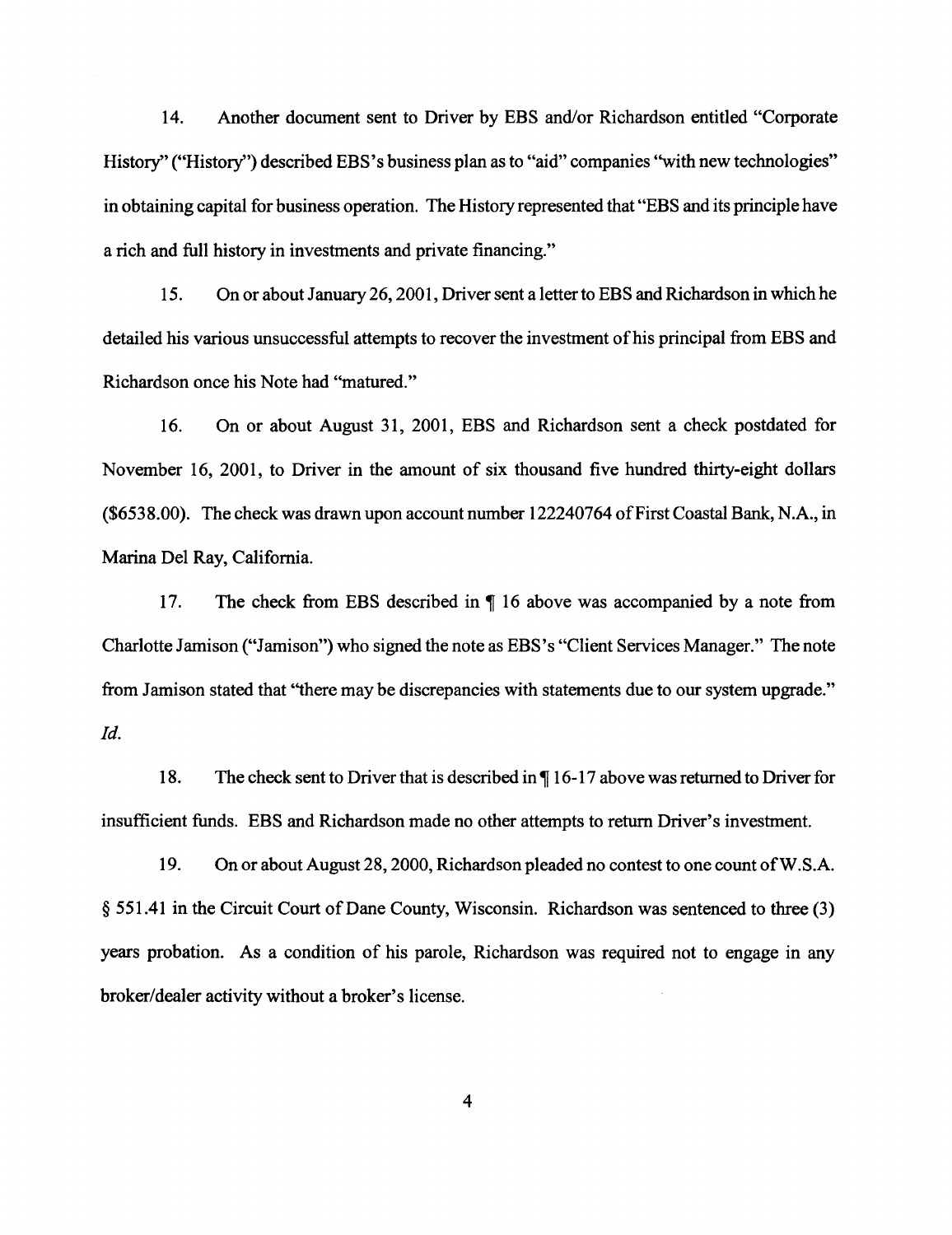20. Richardson was sentenced on or about March 7, 2002, for violating the terms of his parole with respect to acting as a broker-dealer without a license. According to information received by the Division from the Wisconsin Division of Securities, Richardson served approximately six (6) months of his fifteen (15) month sentence and was released.

21. Upon information and belief, Richardson is wanted in California for criminal acts in connection with his sale of securities through EBS.

#### **CONCLUSIONS OF LAW**

22. Tenn. Code Ann. § 48-2-104 provides that:

(a) It is unlawful for any person to sell any security in this state unless:

(1) It is registered under this part;

- (2) The security or transaction is exempted under§ 48-2-103; or
- (3) The security is a covered security.

(b) The [ C]ommissioner may, after notice and opportunity for a hearing under the Uniform Administrative Procedures Act, compiled in title 4, chapter 5, impose a civil penalty against any person found to be in violation of this section, or any regulation, rule or order adopted or issued under this section, in an amount not to exceed ten thousand dollars (\$10,000) per violation.

23. Tenn. Code Ann.§ 48-2-102(16) provides that:

"Security" means any note, stock, treasury stock, bond, debenture, evidence of indebtedness, a life settlement contract, as defined in § 56- 50-102, or any fractional or pooled interest in a life insurance policy or life settlement contract, certificate of interest or participation in any profit-sharing agreement, collateral-trust certificate, preorganization certificate or subscription, transferable share, *investment contract,* votingtrust certificate, certificate of deposit for a security, certificate of interest or participation in an oil, gas, or mining title or lease or in payments out of production under such a title or lease; or, in general, any interest or instrument commonly known as a "security," or any certificate of interest or participation in, temporary or interim certificate for, receipt for, guarantee of, or warrant or right to subscribe to or purchase, any of the foregoing.... (emphasis added)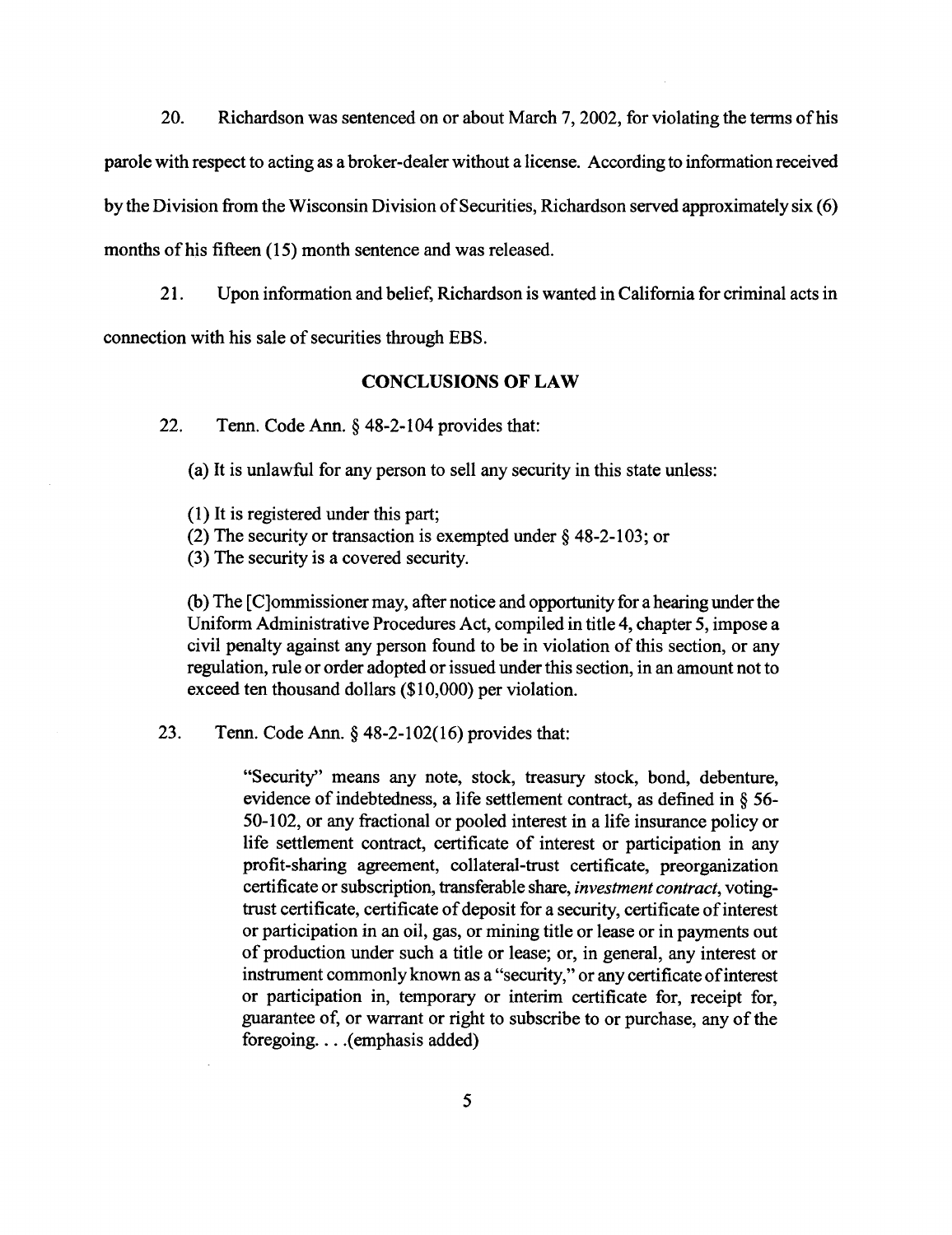#### 24. Tenn. Code Ann.§ 48-2-102(16) provides that:

"Security'' means any note, stock, treasury stock, bond, debenture, evidence of indebtedness, a life settlement contract, as defined in§ 56-50-102, or any fractional or pooled interest in a life insurance policy or life settlement contract, certificate of interest or participation in any profit-sharing agreement, collateral-trust certificate, preorganization certificate or subscription, transferable share, *investment contract,* voting-trust certificate, certificate of deposit for a security, certificate of interest or participation in an oil, gas, or mining title or lease or in payments out of production under such a title or lease; or, in general, any interest or instrument commonly known as a "security," or any certificate of interest or participation in, temporary or interim certificate for, receipt for, guarantee of, or warrant or right to subscribe to or purchase, any of the foregoing. . . . (emphasis added)

25. *InKing v. Pope,* 91 S.W.3d 314,321 (Tenn. 2002), the Tennessee Supreme Court

held that an investment contract must satisfy the following four elements:

(1) An offeree furnishes initial value to an offeror, and (2) a portion of this initial value is subjected to the risks of the enterprise, and (3) the furnishing of the initial value is induced by the offeror's promises or representations which give rise to a reasonable understanding that a valuable benefit of some kind, over and above the initial value, will accrue to the offeree as a result of the operation of the enterprise, and (4) the offeree does not receive the right to exercise practical and actual control over the managerial decisions of the enterprise.

26. The facts presented by the Division in this matter demonstrate that: (1) the contracts

sold by the Respondents meet the definition of investment contracts as defined in *King,* 91 S. W.3d at 321, and are therefore securities under the Act, pursuant to Tenn. Code Ann.§ 48-2-102(16); (2) that the Respondents have sold securities in Tennessee without first having registered such securities with the Division, as required by the Act; (3) that such securities are not subject to any exemptions under the Act; and (4) that such securities are not "covered" securities, as defined under the Act.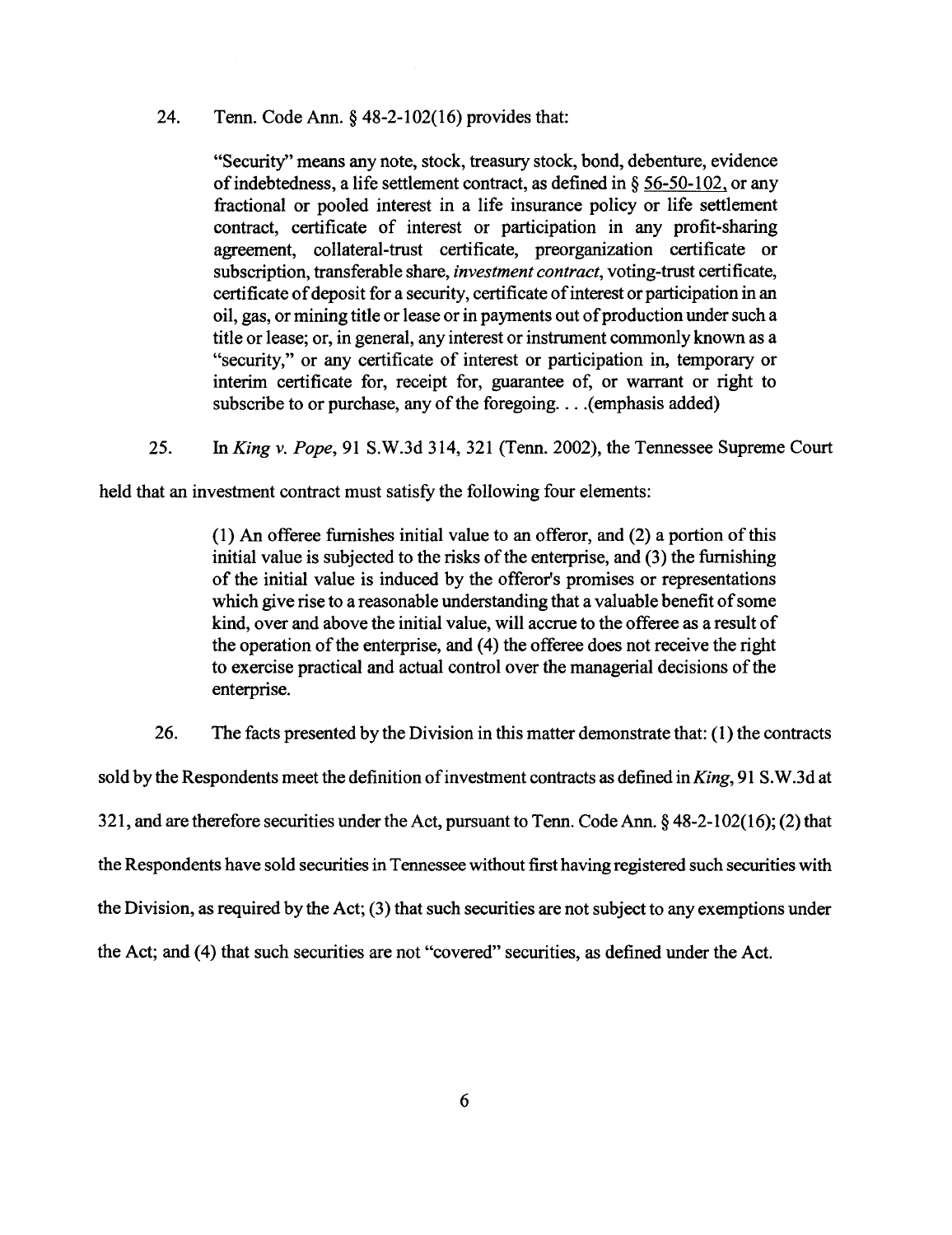27. Tennessee Code Annotated§ 48-2-102(3) defines a "broker-dealer" as any person engaged in the business of effecting transactions in securities for the account of others, or any person engaged in the business of buying or selling securities issued by one  $(1)$  or more other persons for such person's own account and as part of a regular business rather than in connection with such person's investment activities.

28. Tennessee Code Annotated§ 48-2-102(2) defines an" agent" as any individual, other than a broker-dealer, who represents a broker-dealer in effecting or attempting to effect purchases or sales of securities from, in or into this state.

29. Tennessee Code Annotated§ 48-2-109(a) provides, in pertinent part, that:

(a) It is unlawful for any person to transact business from or in this state as a broker-dealer or agent unless such person is registered as a broker-dealer or agent under this part.

 $\ddotsc$ 

(e) The commissioner may, after notice and an opportunity for a hearing under the Uniform Administrative Procedures Act, compiled in title 4, chapter 5, impose a fine against any person found to be in violation of this section, or any regulation, rule or order adopted or issued under this section, in an amount not to exceed ten thousand dollars (\$10,000) per violation.

30. Tennessee Code Annotated§ 48-2-121(a) provides that it is unlawful foranyperson,

in connection with the offer, sale or purchase of any security in this state, directly or indirectly, to employ any device, scheme, or artifice to defraud, make any untrue statement of a material fact or omit to state a material fact necessary in order to make the statements made, in light of the circumstances under which they are made, not misleading, or engage in any act, practice or course of business which operates or would operate as a fraud or deceit upon any person.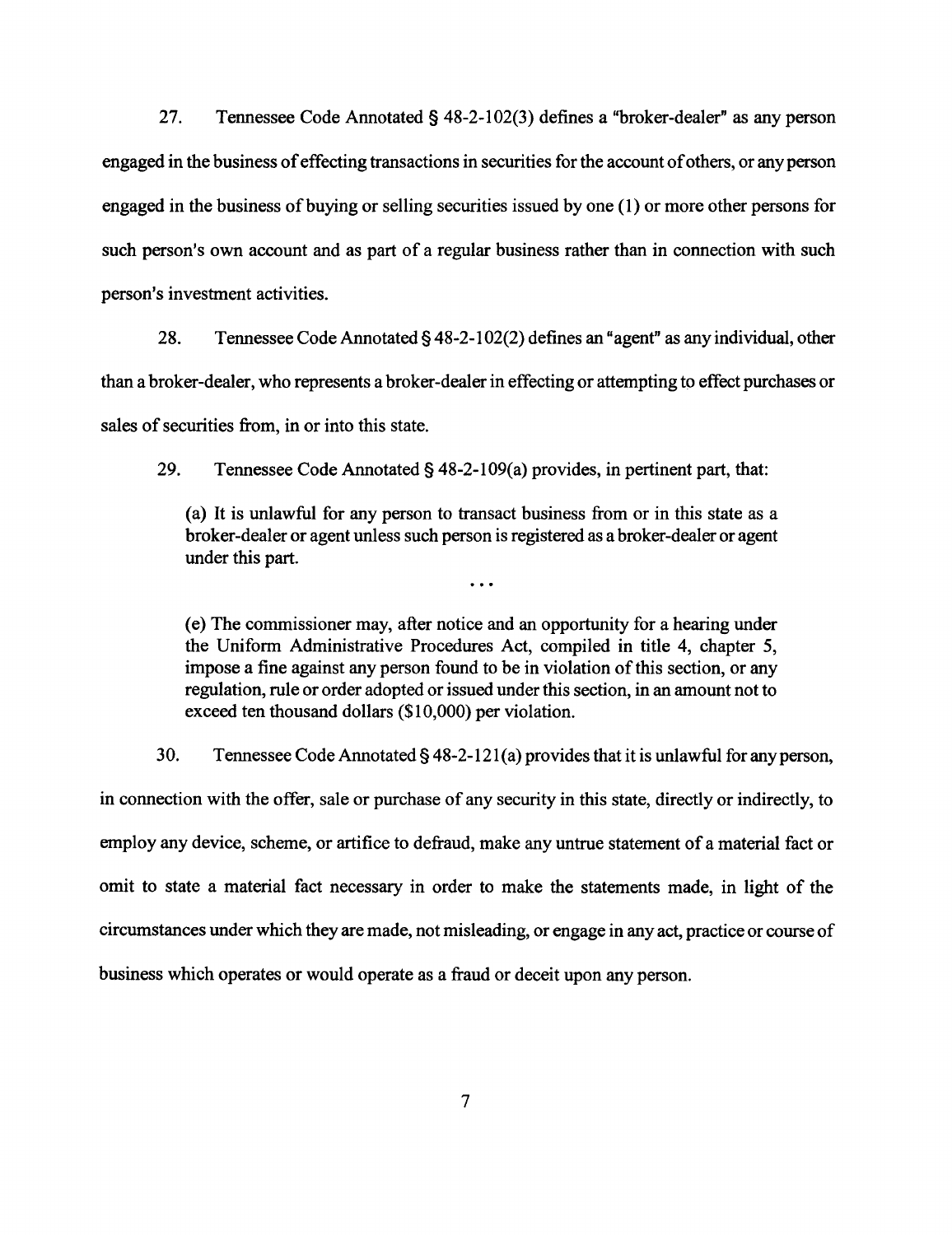31. Based upon the Findings of Fact, the Respondents have violated and/or are violating Tenn. Code Ann. § 48-2-104(a) by selling unregistered securities in Tennessee which are not subject to an exemption and which are not covered securities, as defined in the Act.

32. Based upon the Findings of Fact, the Respondents have violated and/or are violating Tenn. Code Ann. § 48-2-109(a) by acting as an unregistered broker-dealer and/or investment adviser and/or agent thereof in Tennessee.

33. Based upon the Findings of Fact, the Respondents have violated and/or are violating Tenn. Code Ann.§ 48-2-12l(a) by making material misrepresentations and omissions of facts in connection with the offer and sale of securities in Tennessee.

34. Tenn. Code Ann. § 48-2-116 provides that the Commissioner may make, promulgate, amend, and rescind such Orders as are necessary to carry out the provisions of the Act, and that such Order is in the public interest, necessary for the protection of investors, and consistent with the purposes fairly intended by the policy and provisions of the Act.

35. Tenn. Code Ann. § 48-2-116(e)(2) provides that no Order may be entered without (1) prior notice to affected parties unless the Commissioner determines that prior notice would not be in the public interest and would be detrimental to the protection of investors, (2) an opportunity for a hearing before the Commissioner, and (3) written Findings of Fact and Conclusions of Law.

36. Based upon the Findings of Fact and Conclusions of Law described herein, it would not be in the public interest and would be detrimental to the protection of investors if prior notice of this Order were given to the affected parties.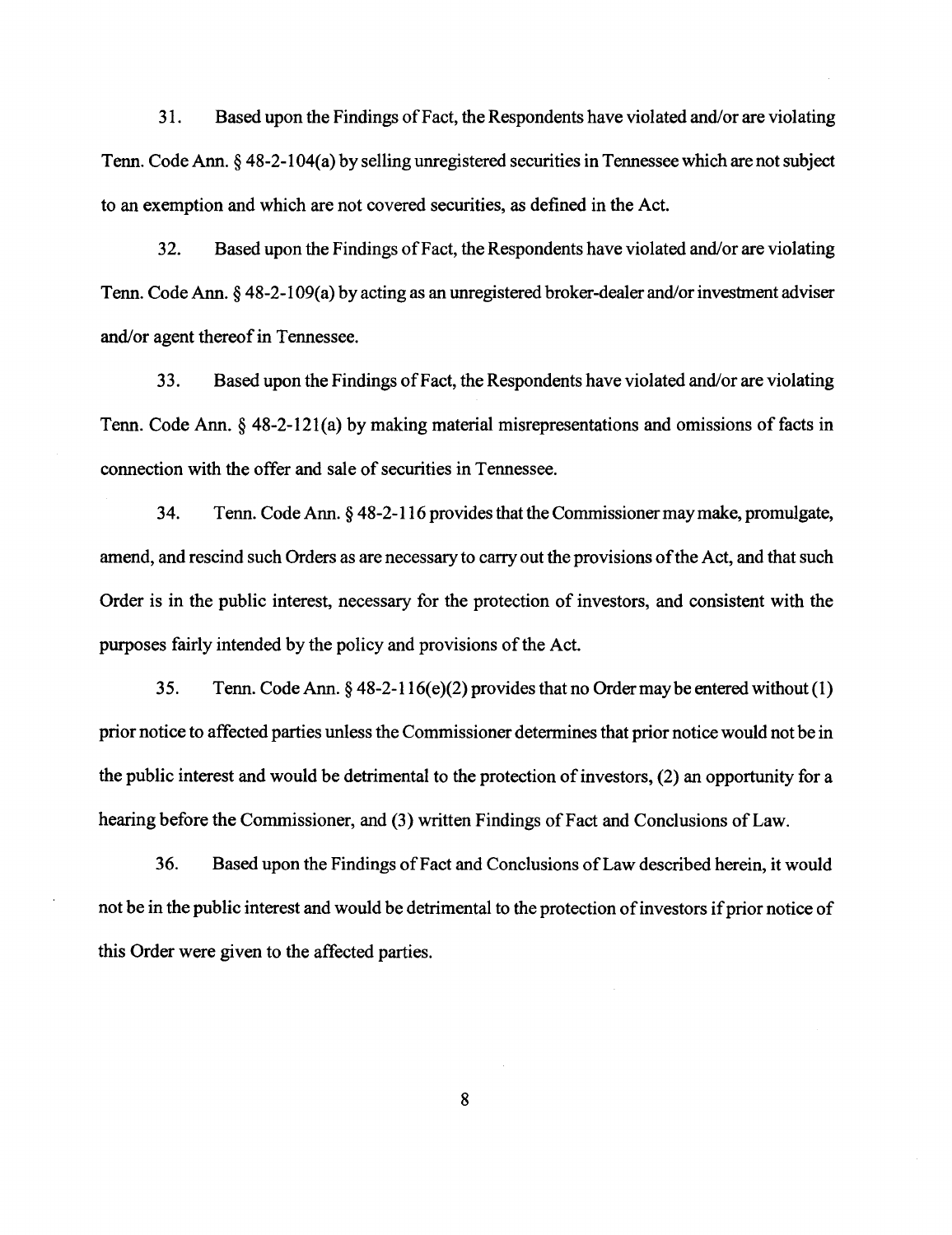#### **NOW, THEREFORE,** in consideration of the foregoing, it is **ORDERED** that:

1. The Respondents shall comply with all provisions of the Act.

2. The Respondents shall cease and desist in further conduct as a broker-dealer, investment adviser or agent thereof from, in, or into the State of Tennessee until such time as they are effectively registered with the Division to engage in such activity.

3. The Respondents shall cease and desist in further offerings and sales of securities from, in or into the State of Tennessee until such time as they have complied with all registration requirements under the Act and the rules and regulations promulgated thereunder.

4. The Respondents shall cease and desist further use of any device, scheme, or artifice to defraud, make any untrue statement of a material fact or omit to state a material fact necessary in order to make the statements made, in light of the circumstances under which they are made, not misleading, or engage in any act, practice or course ofbusiness which operates or would operate as a fraud or deceit upon any person in the offer and/or sale of a security from, in or into this State.

5. All persons in any way assisting, aiding, or helping any of the aforementioned Respondents in any of the aforementioned violations of the Act shall cease and desist from all such activities in violation of the Act.

6. The Respondents shall, jointly and severally, pay a civil penalty to the Division in the amount of ten thousand dollars (\$10,000.00) for their one (1) violation of Tenn. Code Ann.  $\S$  48-2-104.

7. The Respondents shall, jointly and severally, pay a civil penalty to the Division in the amount of ten thousand dollars (\$10,000.00) for their one (1) violation of Tenn. Code Ann. § 48-2-109.